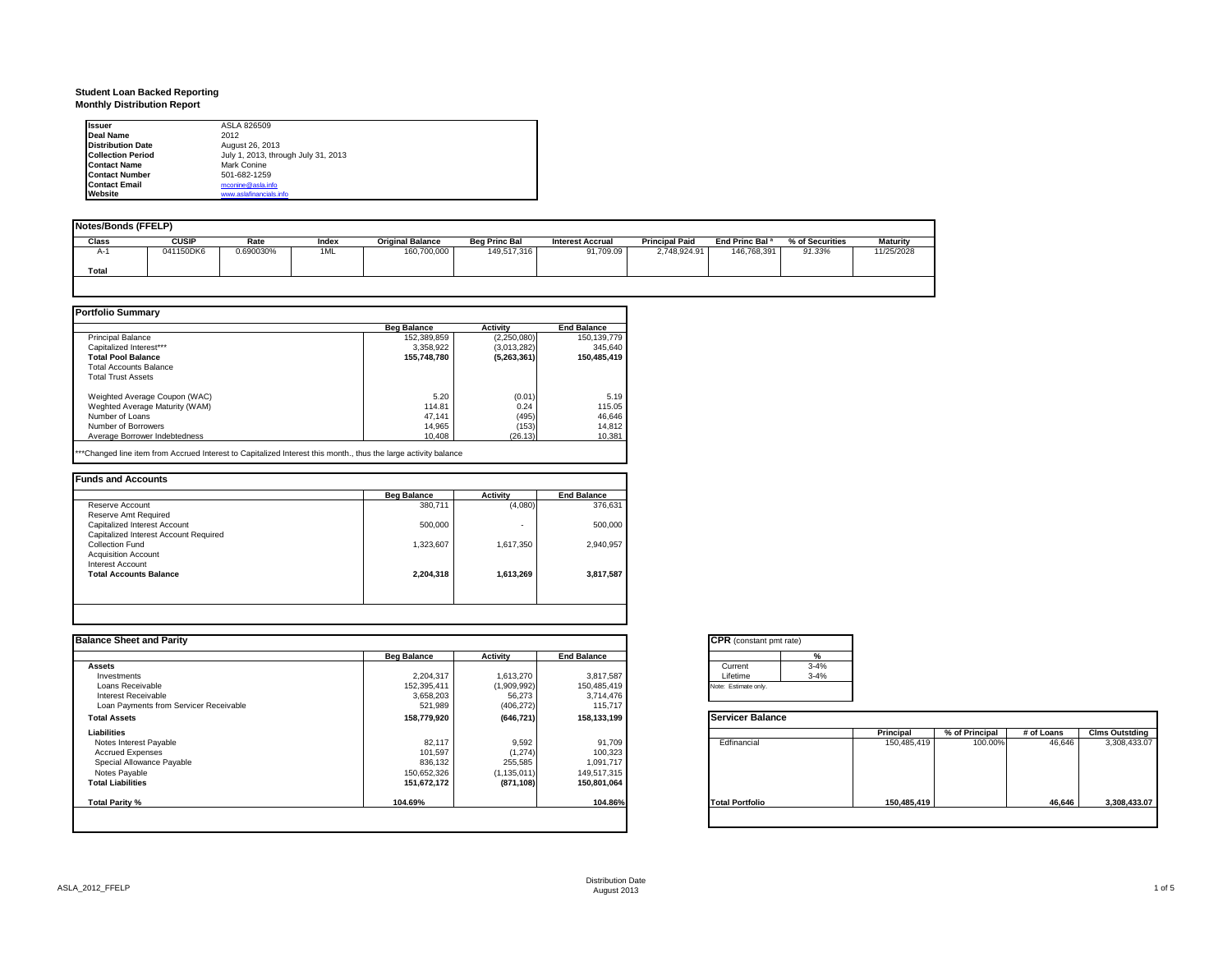# **Student Loan Backed Reporting Monthly Distribution Report**

| # of Loans |        |             |             |                |         |            |        |             |        |
|------------|--------|-------------|-------------|----------------|---------|------------|--------|-------------|--------|
|            |        | Principal   |             | % of Principal |         | <b>WAC</b> |        | <b>WARM</b> |        |
| Beginning  | Endina | Beainnina   | Endina      | Beainnina      | Endina  | Beginning  | Endina | Beginning   | Endina |
| 1,725      | 1,613  | 5.521.248   | 5,219,353   | 3.62%          | 3.47%   | 5.74       | 5.73   | 119.71      | 119.65 |
| 561        | 635    | 1,613,413   | 1,802,961   | 1.06%          | 1.20%   | 5.91       | 5.92   | 118.97      | 119.13 |
|            |        |             |             |                |         |            |        |             |        |
| 23,529     | 22,906 | 69,379,963  | 68,883,976  | 45.53%         | 45.77%  | 5.36       | 5.33   | 114.13      | 116.13 |
| 1,903      | 1,691  | 6.216.407   | 5.647.560   | 4.08%          | 3.75%   | 5.25       | 5.19   | 116.06      | 113.49 |
| 1,065      | 1,188  | 3,721,931   | 3,862,738   | 2.44%          | 2.57%   | 5.33       | 5.21   | 118.10      | 112.80 |
| 713        | 779    | 2.427.772   | 2,724,530   | 1.59%          | 1.81%   | 5.45       | 5.26   | 111.27      | 111.21 |
| 906        | 1,122  | 3,086,434   | 3,858,277   | 2.03%          | 2.56%   | 5.24       | 5.26   | 122.74      | 119.72 |
| 1,186      | 1,029  | 4,092,008   | 3,482,555   | 2.69%          | 2.31%   | 5.25       | 5.36   | 113.84      | 114.20 |
| 584        | 532    | 1,991,809   | 1,888,707   | 1.31%          | 1.26%   | 5.17       | 5.01   | 120.89      | 108.80 |
| 29,886     | 29,247 | 90,916,325  | 90,348,344  | 59.66%         | 60.04%  | 5.34       | 5.31   | 114.77      | 115.60 |
| 5,423      | 5,473  | 22,539,544  | 21,229,999  | 14.79%         | 14.11%  | 5.28       | 5.31   | 128.66      | 125.26 |
| 8,729      | 8,691  | 29,132,667  | 28,725,137  | 19.12%         | 19.09%  | 5.14       | 5.18   | 116.47      | 117.65 |
| 677        | 881    | 2,237,089   | 2,847,434   | 1.47%          | 1.89%   | 5.00       | 5.06   | 113.92      | 119.56 |
| 140        | 106    | 429.572     | 312,192     | 0.28%          | 0.21%   | 4.97       | 5.20   | 108.47      | 105.68 |
| 47,141     | 46.646 | 152,389,859 | 150,485,419 | 100.00%        | 100.00% | 5.31       | 5.30   | 117.34      | 117.59 |
|            |        |             |             |                |         |            |        |             |        |

#### **Delinquency Status**

|                                     | # of Loans |        | Principal  |            | % of Principal |         | <b>WAC</b>       |        | <b>WARM</b>      |        |
|-------------------------------------|------------|--------|------------|------------|----------------|---------|------------------|--------|------------------|--------|
|                                     | Beainnina  | Endina | Beainnina  | Endina     | Beainnina      | Endina  | <b>Beainning</b> | Endina | <b>Beainning</b> | Endina |
| Current                             | 23,529     | 22,906 | 69,379,963 | 68,883,976 | 76.31%         | 76.24%  | 5.36             | 5.33   | 114.13           | 116.13 |
| 31-60 Days Delinquent               | 1,903      | 1,691  | 6,216,407  | 5,647,560  | 6.84%          | 6.25%   | 5.25             | 5.19   | 116.06           | 113.49 |
| 61-90 Days Delinquent               | 1,065      | 1,188  | 3,721,931  | 3,862,738  | 4.09%          | 4.28%   | 5.33             | 5.21   | 118.10           | 112.80 |
| 91-120 Days Delingent               | 713        | 779    | 2,427,772  | 2,724,530  | 2.67%          | 3.02%   | 5.45             | 5.26   | 111.27           | 111.21 |
| 121-180 Days Delinquent             | 906        | 1.122  | 3,086,434  | 3,858,277  | 3.39%          | 4.27%   | 5.24             | 5.26   | 122.74           | 119.72 |
| 181-270 Days Delinquent             | 1,186      | 1,029  | 4,092,008  | 3,482,555  | 4.50%          | 3.85%   | 5.25             | 5.36   | 113.84           | 114.20 |
| 271+ Days Delinquent                | 584        | 532    | 1,991,809  | 1,888,707  | 2.19%          | 2.09%   | 5.17             | 5.01   | 120.89           | 108.80 |
| <b>Total Portfolio in Repayment</b> | 29,886     | 29,247 | 90,916,325 | 90,348,344 | 100.00%        | 100.00% | 5.34             | 5.31   | 114.77           | 115.60 |

| Portfolio by Loan Type           |            |        |                  |             |           |                |                  |        |           |             |
|----------------------------------|------------|--------|------------------|-------------|-----------|----------------|------------------|--------|-----------|-------------|
|                                  | # of Loans |        | Principal        |             |           | % of Principal | <b>WAC</b>       |        |           | <b>WARM</b> |
|                                  | Beainnina  | Endina | <b>Beginning</b> | Endina      | Beainnina | Endina         | <b>Beainning</b> | Endina | Beainnina | Endina      |
| Subsidized Consolidation Loans   |            |        |                  |             |           |                |                  |        |           |             |
| Unsubsidized Consolidation Loans |            |        |                  |             |           |                |                  |        |           |             |
| Subsidized Stafford Loans        | 26,202     | 25,925 | 71.667.556       | 70,723,881  | 47.03%    | 47.01%         | 5.17             | 5.16   | 115.43    | 115.44      |
| Unsubsidized Stafford Loans      | 19,222     | 19,030 | 74,220,742       | 73,409,297  | 48.70%    | 48.77%         | 5.23             | 5.22   | 121.69    | 122.14      |
| PLUS/GradPLUS Loans              | 1.717      | 1,691  | 6,501,561        | 6,352,240   | 4.27%     | 4.22%          | 7.79             | 7.79   | 88.9      | 89.02       |
| <b>SLS Loans</b>                 |            |        |                  |             |           |                |                  |        |           |             |
| Total Portfolio                  | 47,141     | 46,646 | 152,389,859      | 150,485,419 | 100.00%   | 100.00%        | 5.31             | 5.30   | 117.34    | 117.59      |

| Portfolio by Program Type                  |            |        |             |             |           |                |            |        |           |             |
|--------------------------------------------|------------|--------|-------------|-------------|-----------|----------------|------------|--------|-----------|-------------|
|                                            | # of Loans |        | Principal   |             |           | % of Principal | <b>WAC</b> |        |           | <b>WARM</b> |
|                                            | Beainnina  | Endina | Beainnina   | Endina      | Beainnina | Endina         | Beainnina  | Endina | Beainnina | Endina      |
| Graduate / 4-Year Loans                    | 36,248     | 35,863 | 123.240.893 | 121.641.955 | 80.87%    | 80.83%         | 5.31       | 5.3(   | 118.43    | 118.74      |
| 2-Year Loans                               | 9,930      | 9,823  | 26,862,799  | 26,582,456  | 17.63%    | 17.67%         | 5.32       | 5.30   | 112.79    | 112.78      |
| Proprietary / Technical / Vocational Loans | 961        | 958    | 2,282,855   | 2.257.775   | 1.50%     | 1.50%          | 5.36       | 5.34   | 112.45    | 112.07      |
| Unknown (Consolidation) Loans              |            |        |             |             |           |                |            |        |           |             |
| Other Loans                                |            |        | 3,312       | 3,234       | 0.0022%   | 0.0021%        | 6.80       | 6.80   | 82.85     | 83.74       |
| <b>Total Portfolio</b>                     | 47.141     | 46,646 | 152,389,859 | 150,485,419 | 100.00%   | 100.00%        | 5.31       | 5.30   | 117.34    | 117.59      |
|                                            |            |        |             |             |           |                |            |        |           |             |

|                        | # of Loans |        | <b>Principal</b> |             | % of Principal   |         |
|------------------------|------------|--------|------------------|-------------|------------------|---------|
|                        | Beainnina  | Endina | Beainnina        | Endina      | <b>Beginning</b> | Endina  |
| Fixed Loans            | 27.247     | 26.970 | 98,577,345       | 97,532,480  | 64.69%           | 64.80%  |
| Variable Loans         | 19.894     | 19,676 | 53.812.514       | 52,952,938  | 35.31%           | 35.20%  |
| T-Bill Loans           | 19,894     | 19.676 | 53.812.514       | 52,952,938  | 35.31%           | 35.20%  |
| CMT Loans              |            |        |                  |             |                  |         |
| <b>Total Portfolio</b> | 47.141     | 46.646 | 152,389,859      | 150,485,419 | 100.00%          | 100.00% |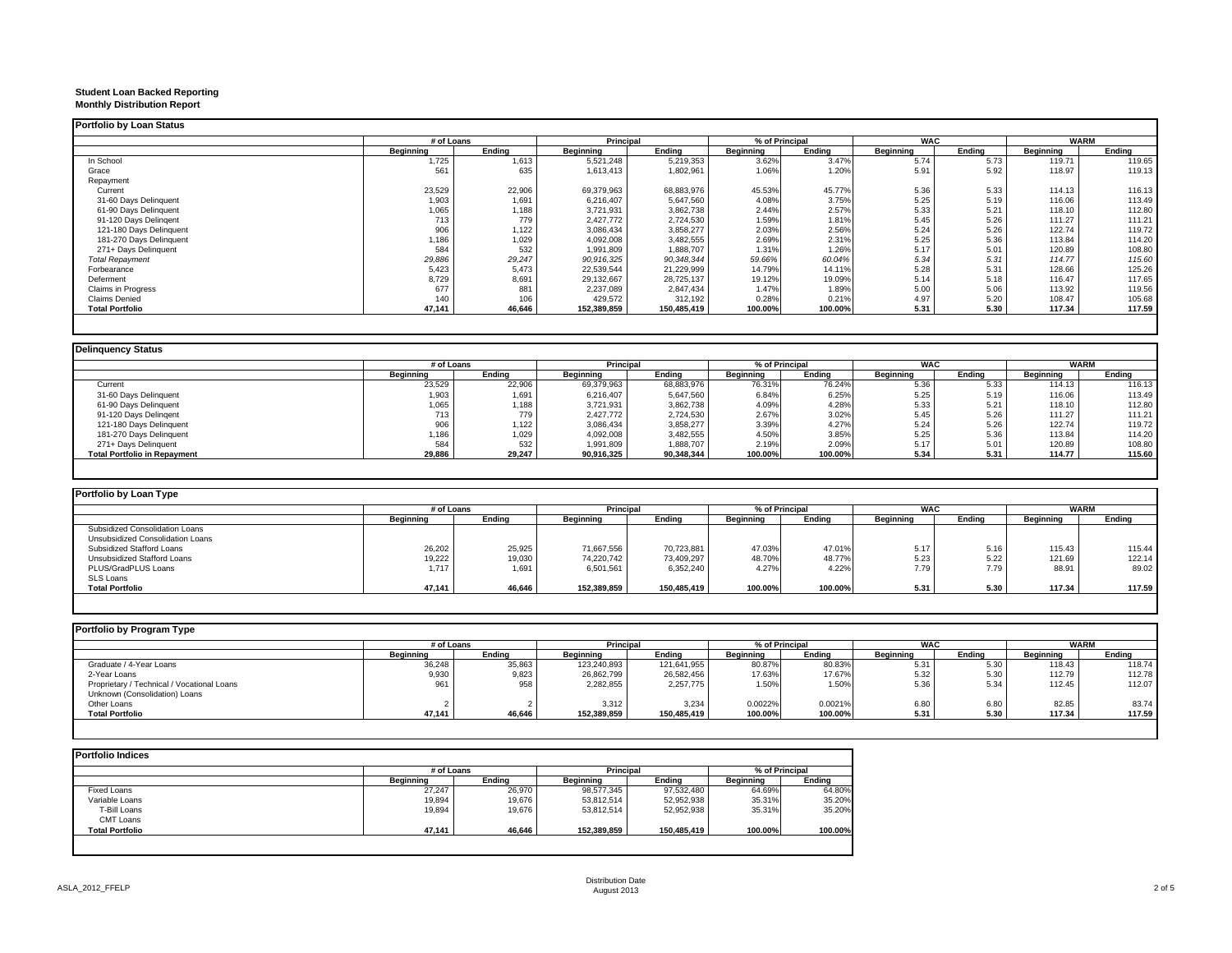# **Distribution Date August 26, 2013**

**Collection Period** July 1, 2013, through July 31, 2013

## **Collection Activity**

| <b>Collection Account</b>                                                                    | as of 7/31/2013 |
|----------------------------------------------------------------------------------------------|-----------------|
| Beginning Balance - July 1, 2013                                                             | 1,323,607       |
| <b>Collection Amount Received</b>                                                            | 2,936,770       |
| Reserve Account                                                                              |                 |
| <b>Excess of Required Reserve Account</b>                                                    |                 |
| Transfer from Reserve Fund (to meet DSR requirement)                                         | 4,080           |
| Interest on Investment Earnings                                                              | 108             |
| <b>Acquisition Account</b>                                                                   |                 |
| <b>Payments from Guarantor</b>                                                               |                 |
| Transfer to 2010 Collection Fund for correction of error                                     |                 |
| Prepayments                                                                                  |                 |
| Special Allowance Payable to Department of Education                                         |                 |
| <b>Consolidation Rebate Fees</b>                                                             |                 |
| Transfer from Capitalized Interest Fund                                                      |                 |
| Principal payments, interest payments, administration fees, servicing fees, and trustee fees | (1,323,607)     |
| Transfer to Department Rebate Fund                                                           |                 |
| <b>Total Available Funds</b>                                                                 | 2,940,957       |

| <b>Fees Due for Current Period</b> | as of 7/31/2013 |
|------------------------------------|-----------------|
|                                    |                 |
| Indenture Trustee Fees             |                 |
| <b>Servicing Fees</b>              | 87,783          |
| <b>Administration Fees</b>         | 12,540          |
| Late Fees                          |                 |
| Other Fees                         |                 |
| <b>Total Fees</b>                  | 100,323         |

| <b>ICumulative Default Rate</b>                                                                     | as of 7/31/2013   |
|-----------------------------------------------------------------------------------------------------|-------------------|
| Current Period Defaults (\$)                                                                        | 1.240.263.21      |
| Cumulative Defaults (\$)                                                                            | 7,156,309.59      |
| Cumulative Default (% of original pool balance)                                                     | 4.46%             |
| Cumulative Default (% of cumulative entered repayment balance) <sup>a</sup>                         | 4.99%             |
| Current Period Payments (Recoveries) from Guarantor (\$)                                            | 697,686.53        |
| Current Period Borrower Recoveries (\$)                                                             | n/a               |
| Cumulative Recoveries (\$) <sup>b</sup>                                                             | 4,933,200.61<br>S |
| Cumulative Recovery Rate (%)                                                                        | 68.93%            |
| Cumulative Net Loss Rate (%)                                                                        | 1.38%             |
| Servicer Reject Rate (FFELP) (%)                                                                    |                   |
| Cumulative Servicer Reject Rate (FFELP) (%)                                                         |                   |
| Repayment balance includes all repayment loans with the exception of balances in claim status<br>a) |                   |
| Cumulative Recoveries includes 97% of claims in progress balances<br>b)                             |                   |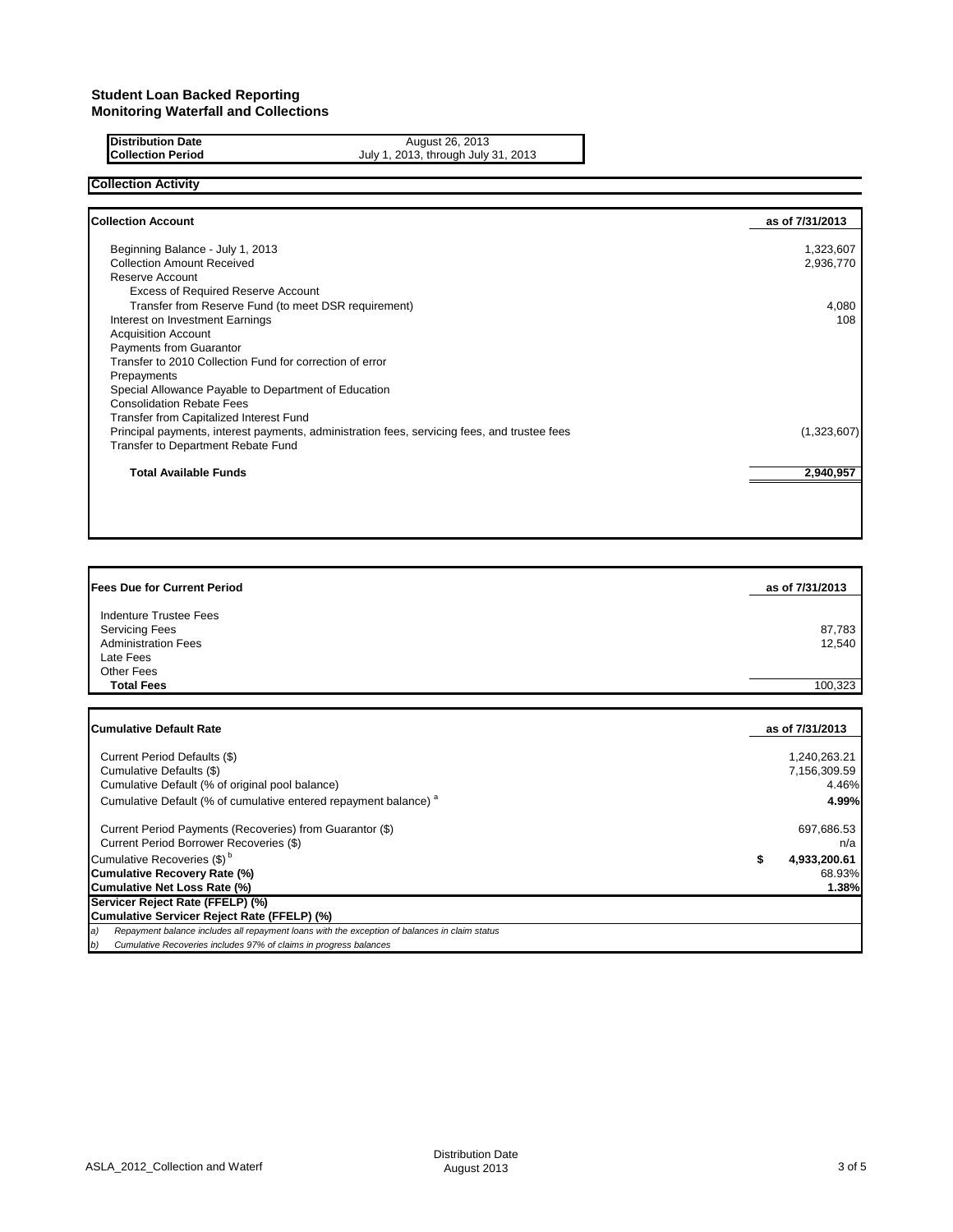### **Student Loan Backed Reporting Monitoring Waterfall and Collections**

## **Waterfall Activity**

| <b>Waterfall for Distribution</b>                                                         | <b>Amount Due</b> | <b>Amount Remaining</b> |
|-------------------------------------------------------------------------------------------|-------------------|-------------------------|
| <b>Total Available Funds</b>                                                              |                   | 2,940,957               |
| First: Payments required under any Joint Sharing Agreement                                |                   |                         |
| <b>Second: Trustee Fees</b>                                                               |                   |                         |
| Third: Servicing Fees and Backup Servicing Fees                                           | 87,783            | 2,853,174               |
| <b>Fourth: Administration Fees</b>                                                        | 12,540            | 2,840,634               |
| Fifth: Noteholder Interest                                                                | 91,709            | 2,748,925               |
| Sixth: Reinstate the balance of the Reserve Fund up to the Specified Reserve Fund Balance |                   |                         |
| Seventh: Noteholder Principal, until paid in full                                         | 2,748,925         | 0                       |
|                                                                                           |                   |                         |

| <b>Principal and Interest Distributions</b>    | Class A-1 |
|------------------------------------------------|-----------|
| Quarterly Interest Due                         | 91,709    |
| Quarterly Interest Paid                        | 91,709    |
| <b>Interest Shortfall</b>                      | $\Omega$  |
| Interest Carryover Due                         | 0         |
| Interest Carryover Paid                        | 0         |
| <b>Interest Carryover</b>                      | $\Omega$  |
| <b>Quarterly Principal Distribution Amount</b> | 2,748,925 |
| Quarterly Principal Paid                       | 2,748,925 |
| Shortfall                                      |           |
| <b>Total Distribution Amount</b>               | 2,840,634 |
|                                                |           |